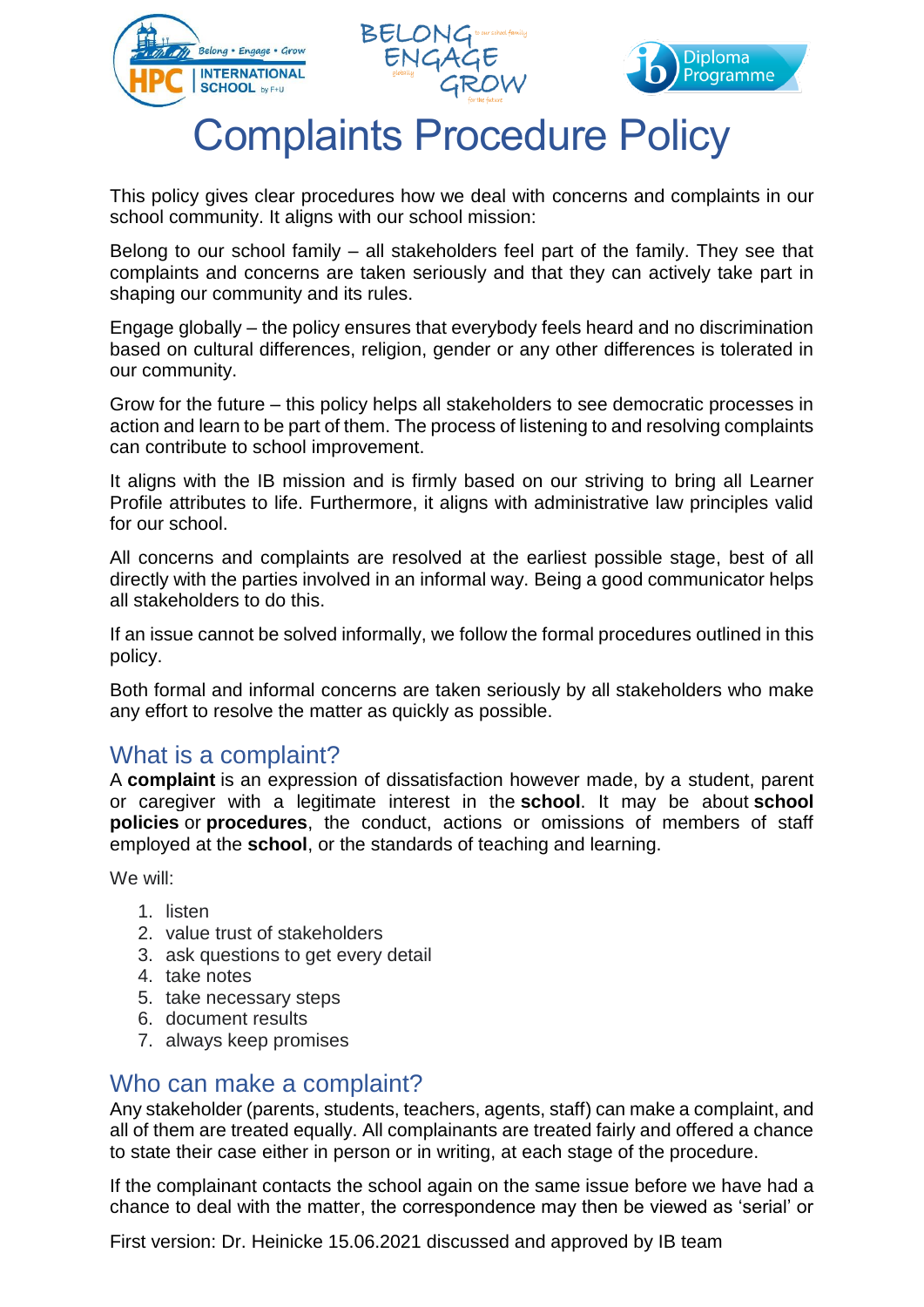





'persistent' and we may choose not to respond until the first complaint procedure has been completed.

# Stages and appeal procedure

Our school strictly follows these complaint procedures

Student/parent about academic subjects  $\rightarrow$  subject teacher  $\rightarrow$  coordinator DP or MYP  $\rightarrow$  Head of school

Student/ parent about any other not subject related issues  $\rightarrow$  homeroom teacher  $\rightarrow$ coordinator DP or MYP  $\rightarrow$  Head of school

Student/ parent/ guardian/ agent about boarding school  $\rightarrow$  boarding school educator/ Head of boarding school  $\rightarrow$  Head of school

All IB decisions including IB exams  $\rightarrow$  coordinator DP or MYP  $\rightarrow$  IBO

Class reps can raise any topic representing the whole class after being asked to do so after having followed the above mentioned steps.

Staff can complain directly to the Head of school, Betriebsrat and Human Resources

Complains about Head of school can go directly to F+U administration  $\rightarrow$ Kultusministerium/Regierungspräsidium

### Complaint campaigns

In the case that our school receives large volumes of complaints based on the same subject, we will invite all stakeholders for a conference to solve the problem in the best possible way.

#### **Timeliness**

All e-mails from students and parents are answered within 48 hours during school time; a delay is allowed during school holidays. Some part-time teachers may take more time to answer emails.

All complaints will be considered and resolved as quickly and efficiently as possible.

# Recording complaints

Complaints should always be made in writing or in person.

If the complainant is not able to do the writing in English, we accept any other language and will have it translated into English.

Every complaint will be recorded in the following way:

- All steps of the procedure will be filed by the person who receives the complaint.
- The file documents will be handed over to the person responsible for the next step of escalation if needed.
- No face-to-face and/or online meetings are recorded, but the person responsible for them sends a summary of the meeting including conclusions and reasons afterwards and files this summary.
- All the files are kept securely.

First version: Dr. Heinicke 15.06.2021 discussed and approved by IB team